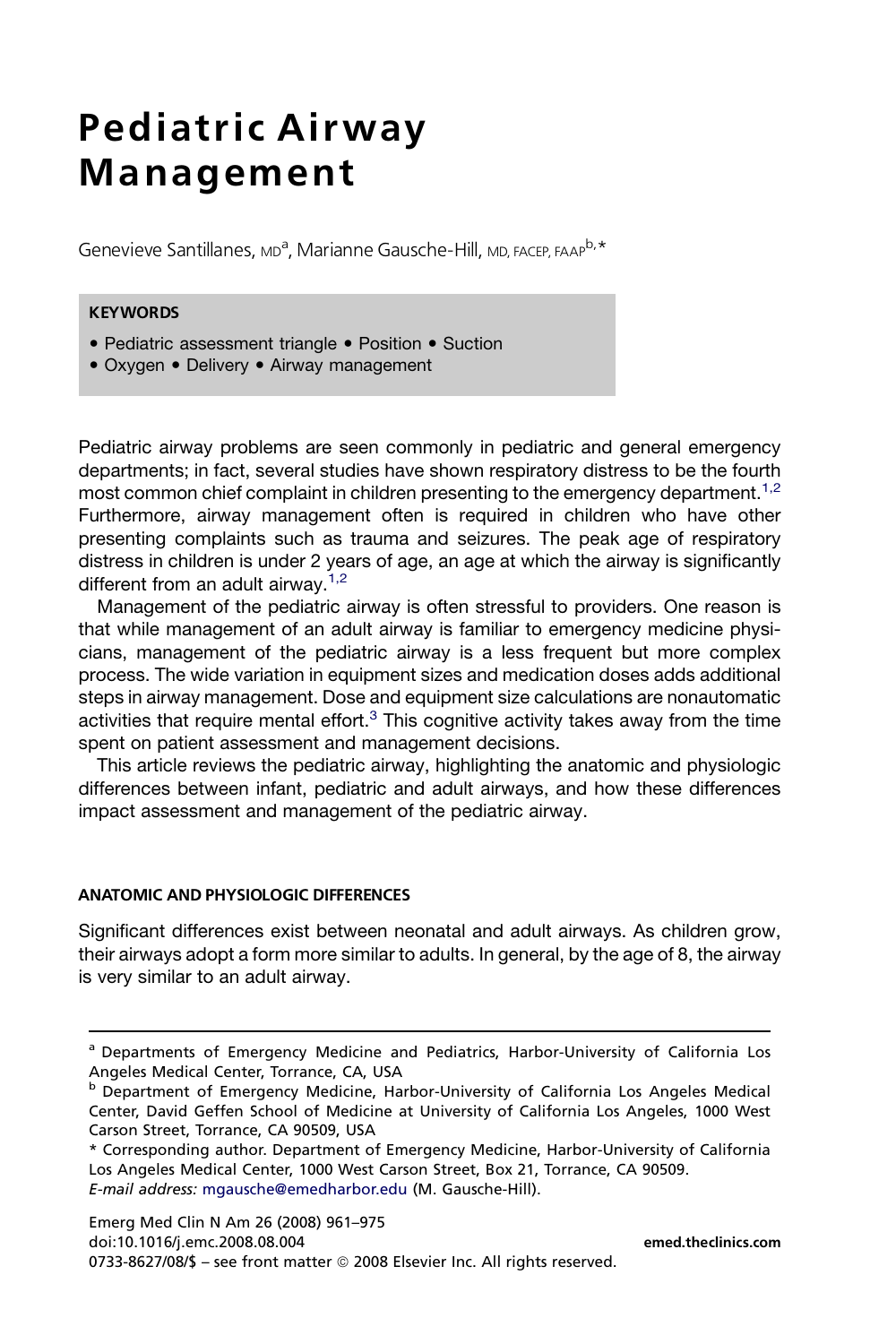Several of these airway differences make infants and young children susceptible to upper airway obstruction. Infants and young children have a relatively large occiput. When lying supine on a flat surface, this results in neck flexion and potential airway obstruction. The increased soft tissue and the flexible trachea can result in pressure on the tracheal rings and airway obstruction. External pressure such as cricoid pressure can cause tracheal collapse and airway obstruction. Infants and young children also have a proportionally larger tongue within the oral cavity, which is a common cause of airway obstruction.

Other airway differences make infants and young children more susceptible to respiratory failure. Infants have a lower percentage of type 1 or slow-twitch skeletal muscle fibers in their intercostal muscles and diaphragm.[4](#page-13-0) Type 1 muscle fibers are less prone to fatigue. Infants also have lower stores of glycogen and fat in their respiratory muscles.<sup>5</sup> These differences predispose infants to respiratory muscle fatigue. Furthermore, young infants preferentially breathe through their noses,  $6,7$  and during oral breathing, must use soft palate muscles to maintain an open oral airway.<sup>[8](#page-13-0)</sup>

Infants have more horizontal ribs and a flatter diaphragm than adults. They also air trap because of their high respiratory rate. Although this increases their functional residual capacity, it also means that they are less able to increase their tidal volume to compensate for changes in respiratory rate or increased oxygen demand. Because minute ventilation equals respiratory rate multiplied by tidal volume, infants must increase minute ventilation by increasing their respiratory rate. There is a limit, however, to the increase in respiratory rate before tidal volume is compromised. These factors are further reasons infants have less reserve and are more susceptible to respiratory failure.

Awake infants have 40% of the functional residual capacity of adults.<sup>[9](#page-13-0)</sup> This functional residual capacity is achieved, however, because they hold their respiratory mus-cles in a slightly inspiratory position.<sup>[10](#page-13-0)</sup> Because infants have a compliant chest wall, decreased muscle tone in deep sleep and sedated states lead to a significantly decreased functional residual capacity. During an apneic state, an infant has only 10% of the functional residual capacity of an adult.<sup>[9](#page-13-0)</sup> This decreased functional residual capacity means that infants have less oxygen available in their lungs for gas exchange during exhalation or apnea. Infants have a higher metabolic rate than adults and metabolize at least 6 mL of oxygen per minute, while adults metabolize only 3 mL of oxygen per minute.<sup>9</sup> In addition, term newborn infants have only half of the alveoli seen in an adult.<sup>[11](#page-13-0)</sup> All of these factors cause infants to desaturate much more quickly than adults during periods of apnea.

The child's relatively smaller airway results in increased airway resistance, making infants and children more prone to respiratory failure. Poiseuille's law of resistance demonstrates this. Resistance is inversely proportional to the radius to the power of four (R  $\alpha$  1/r<sup>4</sup>). Therefore, small changes in airway diameter have a large impact on overall airway resistance.

Some pediatric airway differences are especially important to understand to increase likelihood of successful endotracheal intubation. These differences include the relatively large tongue within the oral cavity, the high and anterior airway, and the more acute angle between the tracheal opening and the epiglottis. These differences can make visualization of the airway and manipulation of the endotracheal tube (ETT) tube more difficult in children.

Another difference is that in adults, the narrowest diameter of the airway is at the vocal cords, while in children, the narrowest diameter is at the cricoid ring. This means that an ETT may fit through the vocal cords but be too large to pass through the cricoid ring in a child. In addition, a foreign body can be lodged below the level of the vocal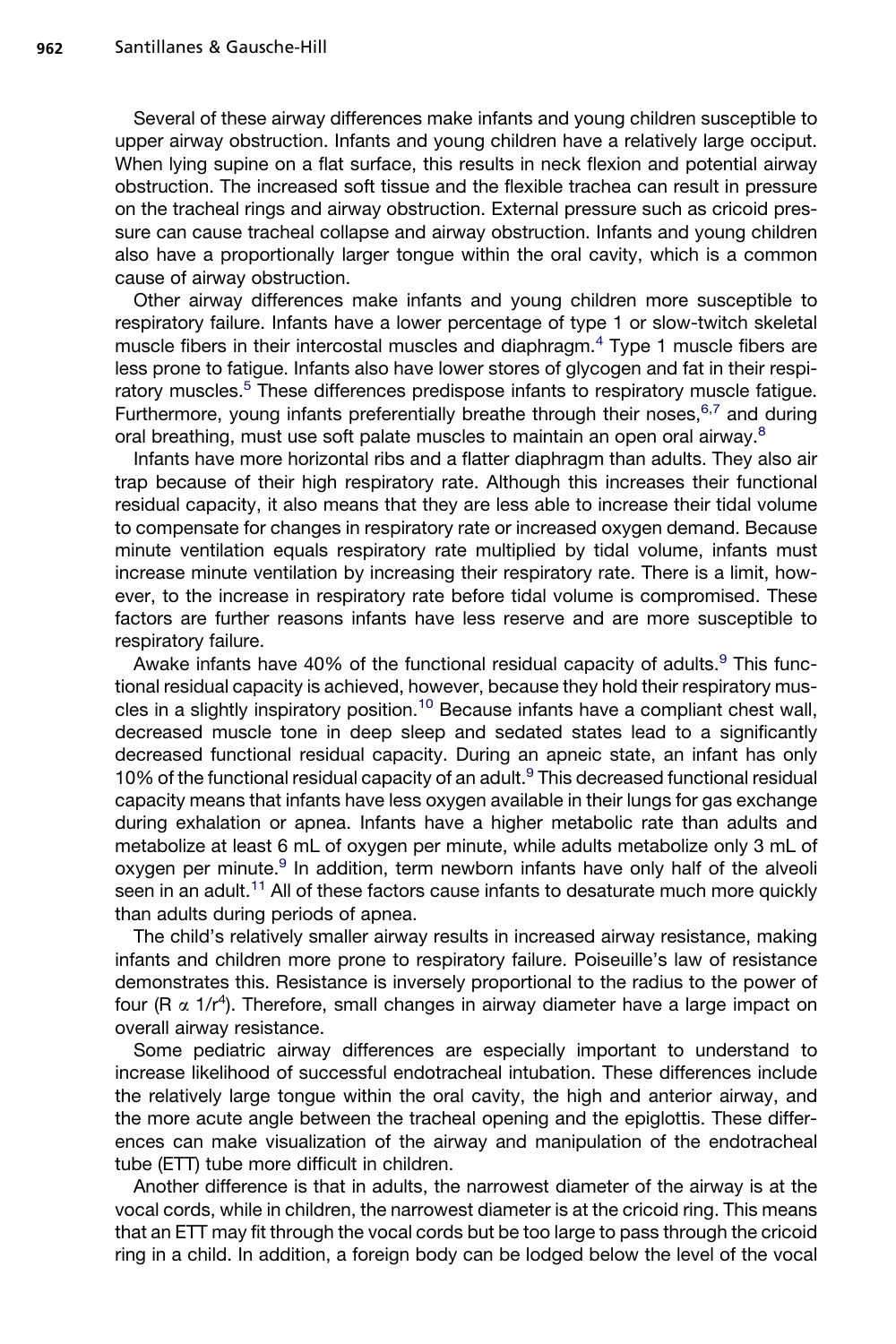cords in a child, necessitating either basic life support maneuvers to dislodge it into the oropharynx, or a surgical airway to bypass the obstruction.

#### ASSESSMENT

Assessing the child for signs respiratory distress or failure can be challenging. One initial approach to assessment is the Pediatric Assessment Triangle  $(PAT)$ <sup>[12](#page-13-0)</sup> The PAT is a brief visual and auditory assessment that is performed without touching the child. This initial brief assessment can be extremely helpful, because children often become frightened and agitated when approached by a medical provider and may be difficult to assess. The PAT is an assessment of appearance, work of breathing, and circulation to the skin. The TICLS mnemonic summarizes a brief assessment of overall appearance: tone, interactiveness, consolability, look/gaze and speech/cry. After an assessment of general appearance, the work of breathing should be assessed, focusing on audible airway sounds and visual clues to increased work of breathing. The last component of the PAT is the circulation to the skin, looking for pallor, mottling, and cyanosis. The PAT can be completed in less than 30 seconds and determines if immediate resuscitation is necessary. Table 1 outlines how abnormalities in the triangle may be used to create a general impression of the physiologic abnormality. This impression then drives immediate management priorities ( $Box 1$ ). Once the PAT is completed, if immediate resuscitation is not required, a more complete assessment can be done ([Fig. 1](#page-4-0)).

The complete assessment of the pediatric airway includes visual inspection of the child and assessment of respiratory rate, oxygen saturation and auscultation. The resting posture can provide important clues to level and cause of respiratory distress. A sniffing position is indicative of upper airway obstruction; the child leans forward in an attempt to open the upper airway and improve airflow. Another concerning posture is the tripod position. The child leans forward on outstretched arms to maximize use of accessory muscles of respiration. A child who refuses to lie down may be attempting to maintain a compromised airway. An obviously agitated child may be hypoxic.

Particular attention should be paid to use of accessory muscles of respiration. Retractions are a commonly seen sign of respiratory distress, in which skin and soft tissue are drawn inward during respiration. Retractions can occur in the substernal, intercostal, supraclavicular, and suprasternal areas. Because retractions can occur in any of these areas, it is important to undress the child for a complete assessment. Nasal flaring is another form of accessory muscle use and represents exaggerated

| Table 1<br><b>Components of the Pediatric Assessment Triangle and the general impression</b> |                                |                               |                     |                                            |                                           |  |  |
|----------------------------------------------------------------------------------------------|--------------------------------|-------------------------------|---------------------|--------------------------------------------|-------------------------------------------|--|--|
| Stable                                                                                       | Respiratory<br><b>Distress</b> | Respiratory<br><b>Failure</b> | Shock               | <b>Central Nervous</b><br>System/Metabolic | <b>Cardio-Pulmonary</b><br><b>Failure</b> |  |  |
| Appearance                                                                                   |                                |                               |                     |                                            |                                           |  |  |
| Normal                                                                                       | Normal                         | Ahnormal                      | Normal/<br>abnormal | Abnormal                                   | Ahnormal                                  |  |  |
| <b>Breathing</b>                                                                             |                                |                               |                     |                                            |                                           |  |  |
| Normal                                                                                       | Abnormal                       | Abnormal                      | Normal              | Normal                                     | Abnormal                                  |  |  |
| Circulation                                                                                  |                                |                               |                     |                                            |                                           |  |  |
| Normal                                                                                       | Normal                         | Normal/<br>abnormal           | Abnormal            | Normal                                     | Ahnormal                                  |  |  |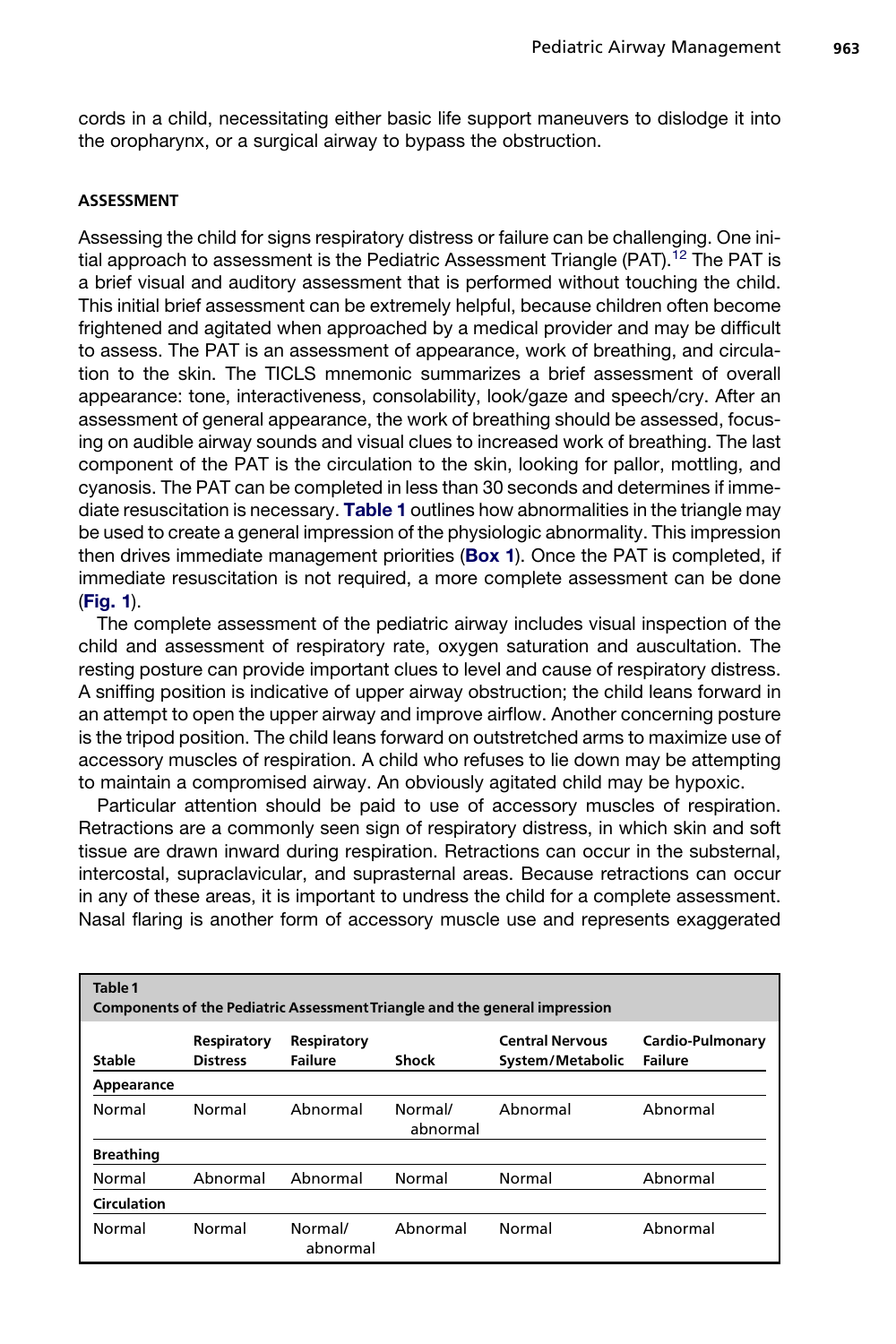<span id="page-3-0"></span>

| Box 1<br><b>Management priorities by general impression</b>                                |  |  |  |
|--------------------------------------------------------------------------------------------|--|--|--|
| Stable                                                                                     |  |  |  |
| Continue assessment                                                                        |  |  |  |
| Specific therapy based on possible etiologies                                              |  |  |  |
| Respiratory distress                                                                       |  |  |  |
| Position of comfort                                                                        |  |  |  |
| Supplemental oxygen/suction as needed                                                      |  |  |  |
| Specific therapy based on possible etiologies: (albuterol, diphenhydramine, epinephrine)   |  |  |  |
| Respiratory failure                                                                        |  |  |  |
| Position the head and open the airway                                                      |  |  |  |
| Provide 100% oxygen                                                                        |  |  |  |
| Initiate bag-mask ventilation as needed                                                    |  |  |  |
| Initiate foreign body removal as needed                                                    |  |  |  |
| Advanced airway as needed                                                                  |  |  |  |
| Shock                                                                                      |  |  |  |
| Provide oxygen as needed                                                                   |  |  |  |
| Obtain vascular access                                                                     |  |  |  |
| Begin fluid resuscitation                                                                  |  |  |  |
| Specific therapy based on possible etiologies                                              |  |  |  |
| Central nervous system/metabolic                                                           |  |  |  |
| Provide oxygen as needed                                                                   |  |  |  |
| Obtain rapid glucose as needed                                                             |  |  |  |
| Specific therapy based on possible etiologies                                              |  |  |  |
| Cardiopulmonary failure/arrest                                                             |  |  |  |
| Position the head and open the airway                                                      |  |  |  |
| Initiate bag-mask ventilation with 100% oxygen                                             |  |  |  |
| Begin chest compressions as needed                                                         |  |  |  |
| Specific therapy as based on possible etiologies (defibrillation, epinephrine, amiodarone) |  |  |  |

nostril opening during respiratory distress. Nasal flaring is an attempt to decrease airway resistance. Another form of accessory muscle use seen in infants who have severe respiratory distress is head bobbing. In head bobbing, the neck muscles are used to increase inspiratory pressure. The neck is extended during inhalation and relaxed during exhalation.

Abdominal breathing can be normal in young infants but may become exaggerated during respiratory distress. Paradoxical breathing or chest collapse during inspiration can be seen in infants. This occurs because, as high negative intrathoracic pressure is generated, the compliant chest wall is pulled inward. An ominous sign of impending respiratory failure is seesaw breathing. Seesaw breathing is a combination of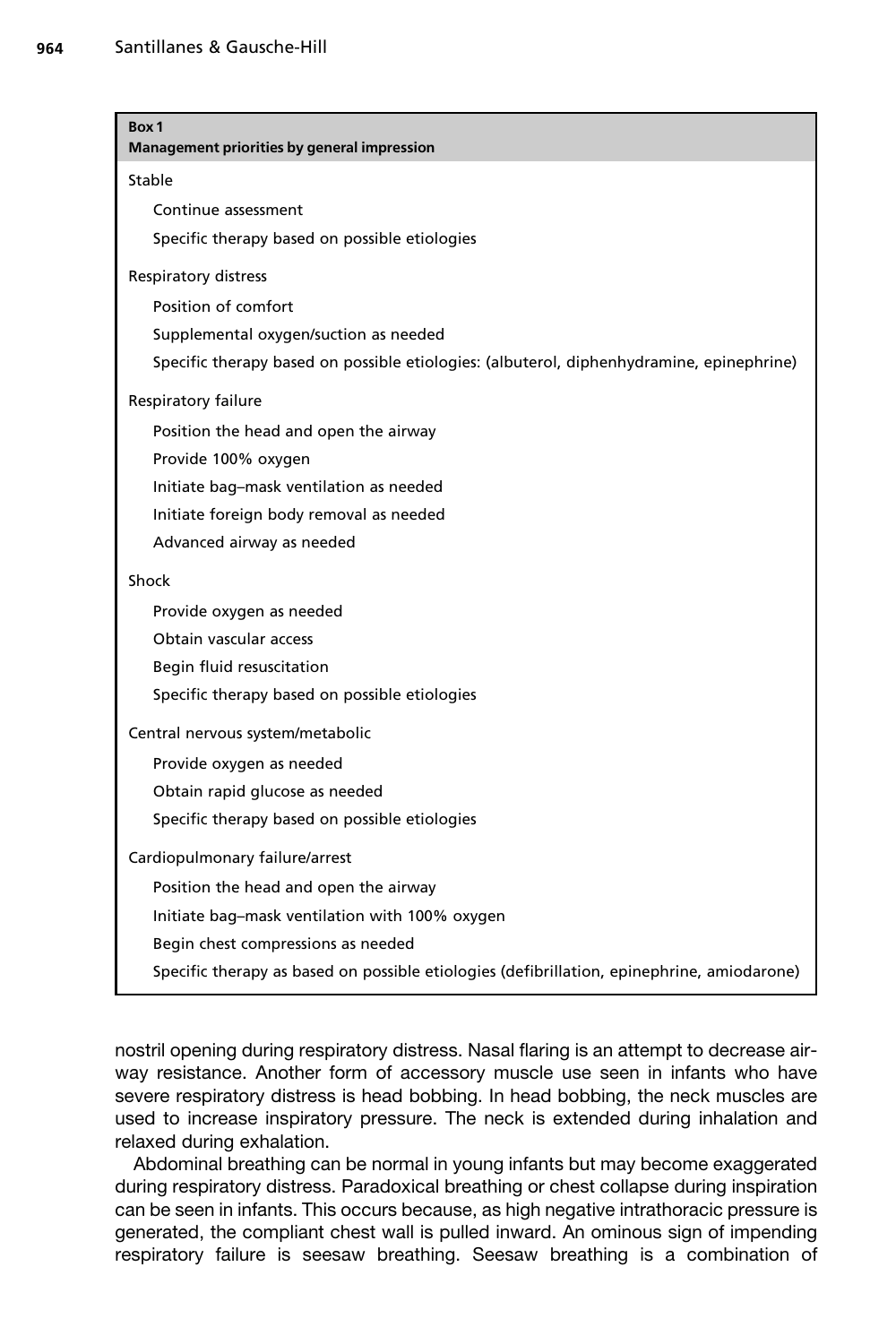<span id="page-4-0"></span>

Fig. 1. The Pediatric Assessment Triangle components: appearance, work of breathing, and circulation to skin. (From Dieckmann RA. Pediatric assessment. In: Gausche-Hill M, Fuchs S, Yamamoto L, editors. APLS: the pediatric emergency medicine resource. 4th edition. Sudbury (MA): Jones and Bartlett; 2004. p. 25; with permission.)

paradoxical respiration and abdominal breathing. The chest retracts during inspiration and the abdomen bulges out; the converse happens during exhalation. Seesaw breathing is an ineffective form of breathing, and the infant is likely to fatigue quickly.

Resting respiratory rate should be assessed before disturbing the child (Box 2). Infants frequently have periodic breathing, so it is important to count respirations over a full minute and frequently reassess respiratory rate.<sup>[13](#page-13-0)</sup> Oxygen saturation also should be measured.

Both audible and auscultated respiratory sounds can provide clues as to cause of respiratory distress. Expiratory wheezing is a very common sign of respiratory distress. This high-pitched sound is made during attempts at exhalation against an intrathoracic airway obstruction. The obstruction can be intrinsic such as airway constriction caused by asthma, extrinsic such as a mass or vascular structure compressing the airway, or caused by a foreign object within the airway. Wheezing can occur in both inspiratory and expiratory phases with severe obstruction. Wheezing generally is heard only with a stethoscope, but in severe cases, it may audible without a stethoscope.

Inspiratory stridor is a high-pitched sound that is caused by turbulent air flow across an extrathoracic airway obstruction. Causes of stridor include laryngotracheobronchitis (croup), retropharyngeal abscesses, and upper airway foreign bodies. Changes in the quality of voice or cry can be another clue to the cause of respiratory distress.

| Box 2<br>Normal respiratory rates in infants and children                                                                                                       |  |  |
|-----------------------------------------------------------------------------------------------------------------------------------------------------------------|--|--|
| Neonates-24 to 50 breaths per minute                                                                                                                            |  |  |
| 1 month to 1 year-24 to 38 breaths per minute                                                                                                                   |  |  |
| 1 to 3 years–22 to 30 breaths per minute                                                                                                                        |  |  |
| 4 to 6 years–20 to 24 breaths per minute                                                                                                                        |  |  |
| 7 to 9 years—18 to 24 breaths per minute                                                                                                                        |  |  |
| 10 to 14 years—16 to 22 breaths per minute                                                                                                                      |  |  |
| 14 to 18 years—14 to 20 breaths per minute                                                                                                                      |  |  |
| Data from Loughlin CE. Pulmonology. In: Robertson J, Silkofski N, editors. The Harriet Lane<br>handbook. 17th edition. Philadelphia: Elsevier; 2005. p. 613–30. |  |  |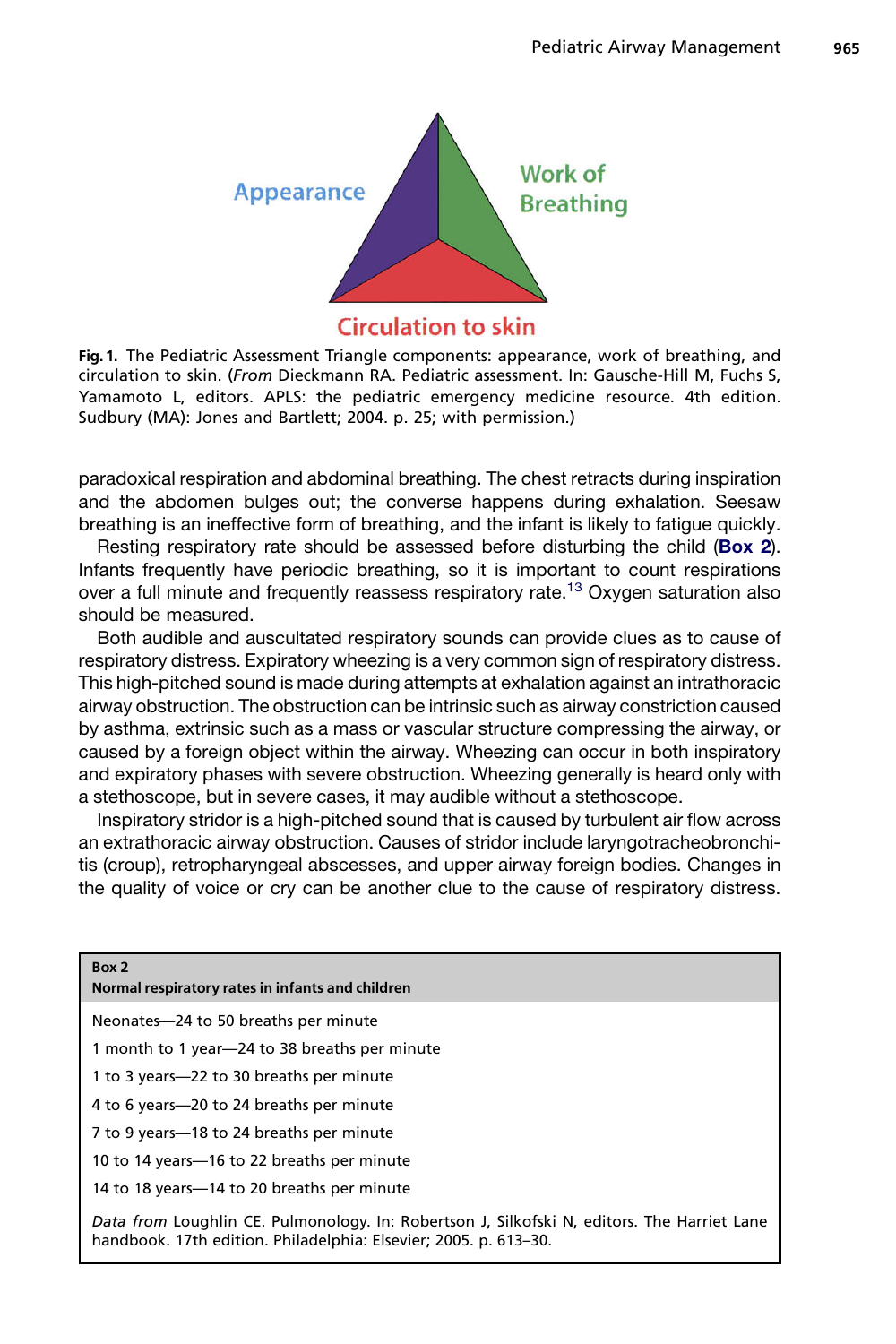A muffled or hot potato voice might indicate a retropharyngeal or peritonsillar abscess. Laryngotracheobronchitis usually causes a hoarse voice and cry. Snoring noises may be a clue to partial airway obstruction from the tongue falling back into the posterior oropharynx as may be seen in seizing patients. Gurgling sounds can be an indication of blood or secretions in the airway.

Another sign of respiratory distress is grunting. Grunting is the sound produced when an infant exhales against a partially closed glottis and serves to increase end– expiratory pressure. It is seen frequently in alveolar diseases such as pneumonia and pulmonary edema and in diseases of the small airways such as bronchiolitis.<sup>[10](#page-13-0)</sup>

Once a child in severe respiratory distress fatigues, many of these signs of respiratory distress diminish. Disappearance of retractions or slowing of respiratory rate in a child previously noted to be in severe respiratory distress can be an ominous sign of fatigue and impending respiratory arrest.

#### MANAGEMENT OF THE PEDIATRIC AIRWAY

Airway management should proceed in an orderly, stepwise fashion. Timely basic airway maneuvers may prevent the need for intubation and mechanical ventilation. Even when intubation is required, the early steps of airway management remain important. Successful intubation is difficult or impossible if the early steps of proper positioning and suctioning are omitted.

# Airway Positioning

The first step in airway positioning is to place the head in a midline sniffing position with the neck extended and chin lifted. This can be accomplished with a head lift and chin tilt in medical patients. If there is any concern about cervical spine injury, a jaw thrust is preferred. The prominent occiput of young children impacts ideal head positioning. To counteract the natural neck flexion seen in children, a towel roll should be placed under the shoulders of the child ([Figs. 2](#page-6-0) and [3](#page-6-0)). Proper positioning opens the airway and improves ventilation. In some patients, proper positioning is all that is needed to correct respiratory distress. If intubation is required, proper positioning can improve visualization of the vocal cords.

## Supplemental Oxygen

Supplemental oxygen should be provided to children in respiratory distress. Choice of oxygen delivery device depends on the situation and degree of respiratory distress. In a child who has mild hypoxia, a simple nasal cannula may be sufficient. A child who is fighting the oxygen delivery device vigorously can increase his or her oxygen demand. In an awake, agitated child, blow-by oxygen sometimes is tolerated better and might be a better choice. In cases of moderate hypoxia, a simple facemask might be more appropriate. In moderate-to-severe hypoxia, or if preoxygenation for intubation is desired, a nonrebreather mask is preferred.

## Suction

Because infants preferentially breathe through their noses, obstruction of the nares with secretions can lead to severe respiratory distress. Suctioning the nose can improve the respiratory status of a young infant with bronchiolitis or an upper respiratory infection dramatically.

Excessive secretions can pool in the posterior oropharynx and cause airway obstruction. This is especially true in cases of oral or nasal bleeding, bronchiolitis,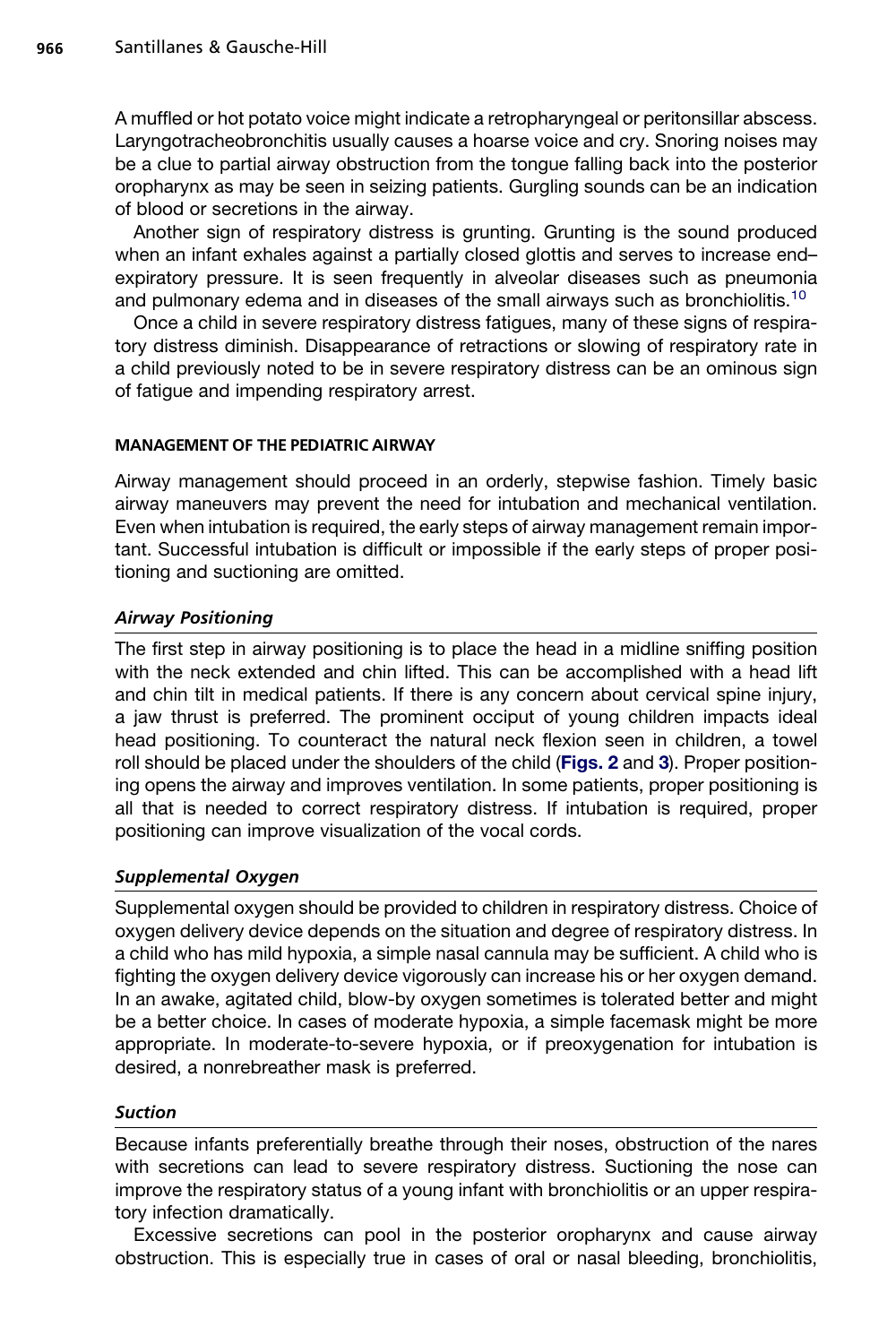<span id="page-6-0"></span>

Fig. 2. Infant with neck in flexed position and partial airway obstruction.

or seizures. Suctioning is important to decrease obstruction and to improve visualization during laryngoscopy.

## Airway Adjuncts

As discussed previously, infants and young children have a proportionally larger tongue than adults. This large tongue is a common cause of airway obstruction, especially in children who are seizing, postictal, or obtunded. Placement of a nasal or oral airway can reverse this obstruction. Oral airways should be used only in comatose patients without a gag reflex. The appropriate size of oral airway can be determined by holding the airway along the side of the child's face. The flange should be placed at the corner of the mouth, and the tip should reach the angle of the mandible ([Fig. 4](#page-7-0)). Nasal airways can be placed in awake or semiconscious patients, but they cannot be used if there is possible basilar skull fracture, cerebrospinal fluid (CSF) leak, or coagulopathy. Nasal airways should be placed cautiously in young infants, because the large



Fig. 3. Infant positioned with roll under shoulders to maintain a patent airway.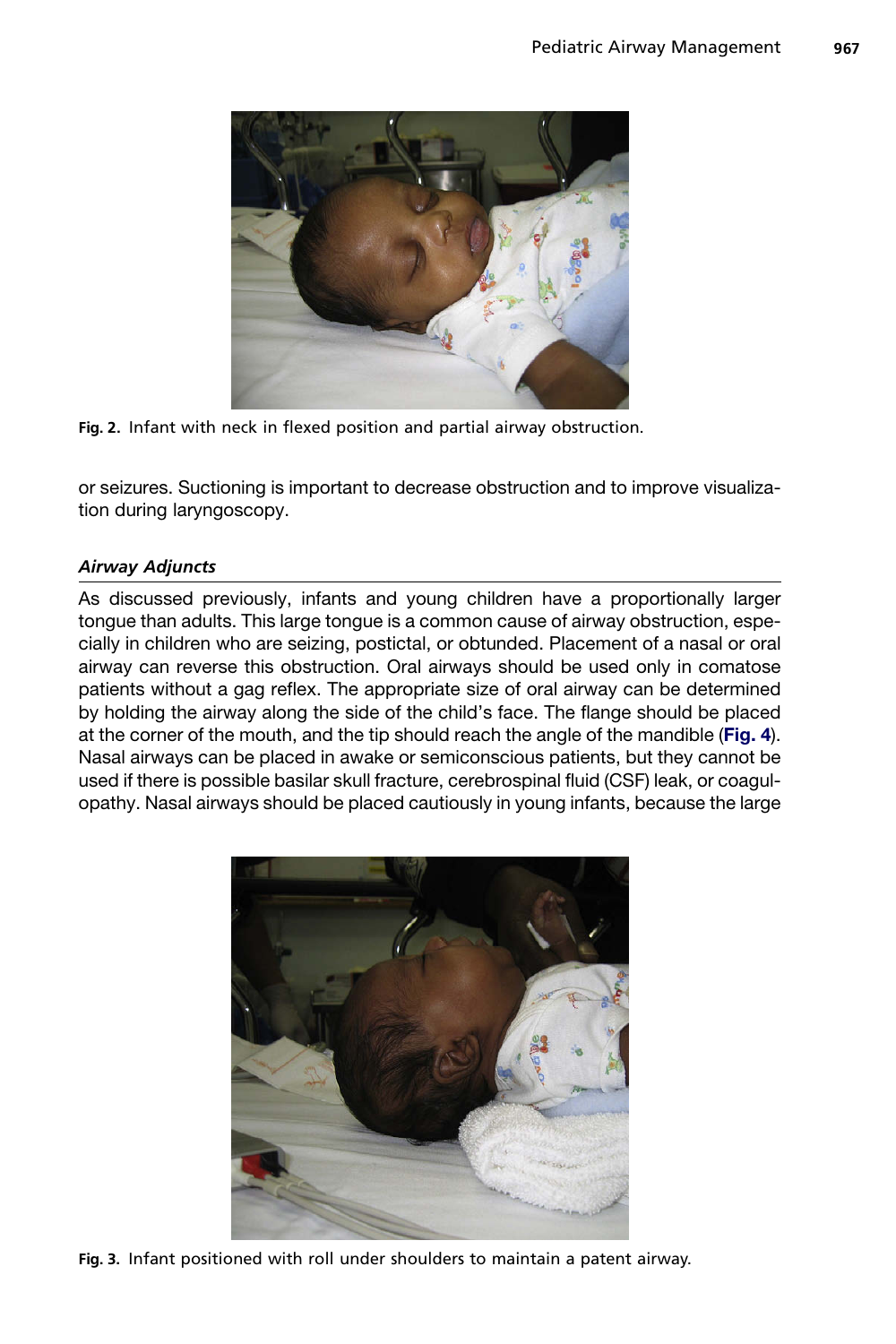<span id="page-7-0"></span>

Fig. 4. Measuring correct length of oral airway.

adenoids and tonsils can be traumatized during insertion, resulting in bleeding. The nasal airway should be inserted with the bevel pointed away from the nasal septum to minimize risk of bleeding. Correct length can be determined by placing the airway along the side of the face extending from the nostril to the tragus of the ear, and the width of the nasopharyngeal airway should be less than that of the nostril ([Figs. 5](#page-8-0) and [6](#page-8-0)).

## Bag–Mask Ventilation

Care must be taken to avoid compression of the soft tissues of the neck in young children during bag–mask ventilation (BMV). The provider should hold the jaw and avoid compressing the submental soft tissues. In young children, the airway can be compressed easily, or the tongue can be pushed up into the airway, causing an obstruction. One technique of BMV taught is the E-C clamp<sup>[14](#page-13-0)</sup> ([Fig. 7](#page-9-0)). In this technique the thumb and index fingers of the left hand form a C that holds the mask on the child's face. The other three fingers form an E and are placed on the angle of the jaw to lift the jaw into the mask. The right hand is free to squeeze the ventilation bag to deliver respirations.

Care must also be taken not to overventilate young children. The bag should be squeezed only until chest rise is seen. Normal tidal volume is 6 to 8 mL/kg, but with dead space of the device, one can estimate the volume needed to initiate chest rise as 10 mL/kg. Using this estimate, a 10 kg 1- year-old child requires only 80 to 100 mL per breath. This is equivalent to 6 tablespoons of air. Overventilation can lead to gastric distention and emesis or difficulty ventilating because of an elevated hemi-diaphragm. Time allowed for passive exhalation should be longer than inspiratory time. One method that is taught to prevent the likelihood of overexpansion of the chest and allow adequate exhalation time during BMV ventilation is to say ''squeeze-release-release'' while bagging. The ventilation bag is squeezed only until chest rise is initiated, while the provider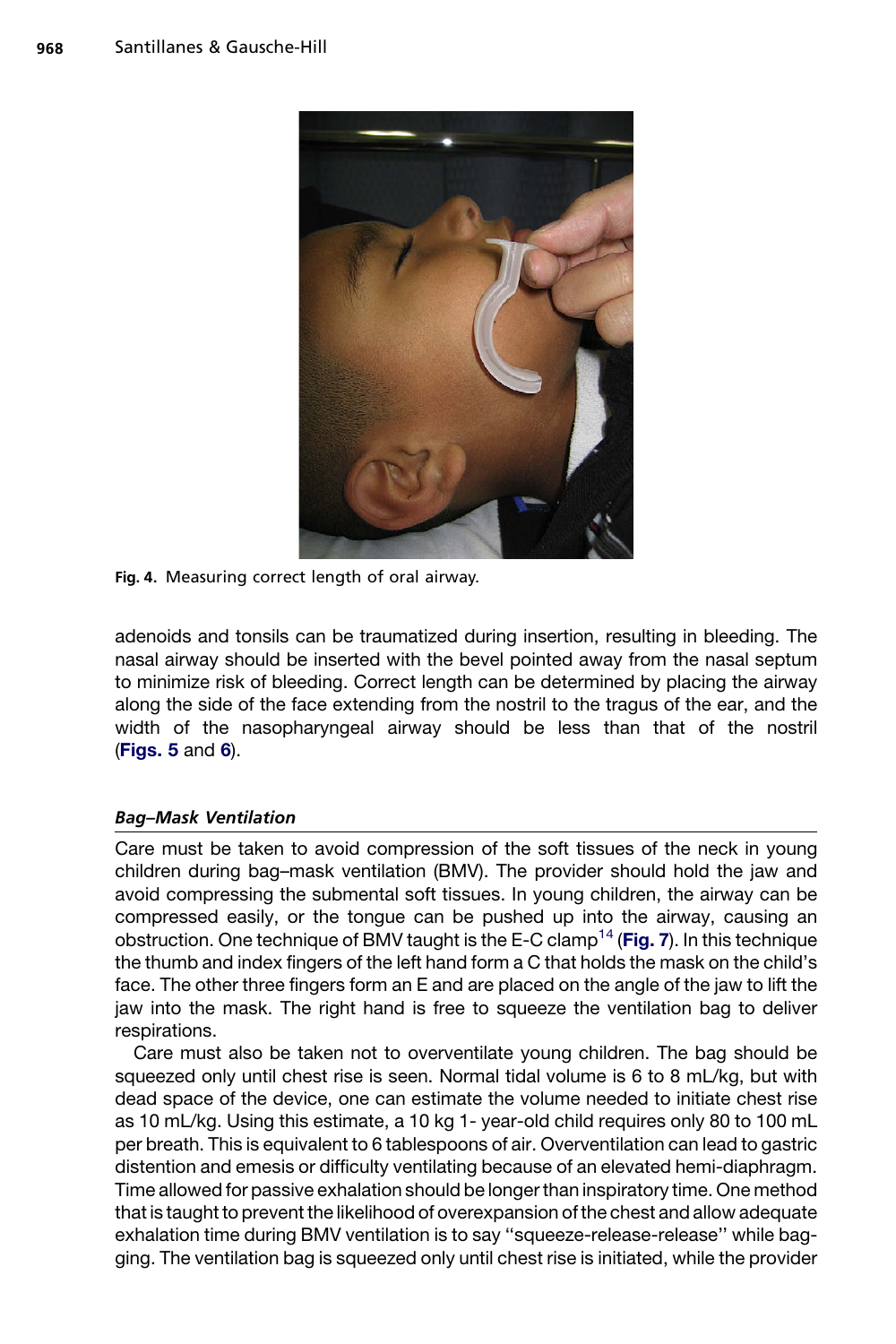<span id="page-8-0"></span>

Fig. 5. Measuring correct length of nasal airway.

says ''squeeze,'' and then the provider's hand relaxes to allow for the bag to re-expand during exhalation as the provider says "release, release."<sup>14</sup>

During rapid sequence intubation, gentle cricoid pressure should be maintained from the time of chemical paralysis until endotracheal intubation is confirmed. Children have flexible tracheal rings that can be collapsed if excessive pressure is applied



Fig. 6. Measuring correct width of nasal airway.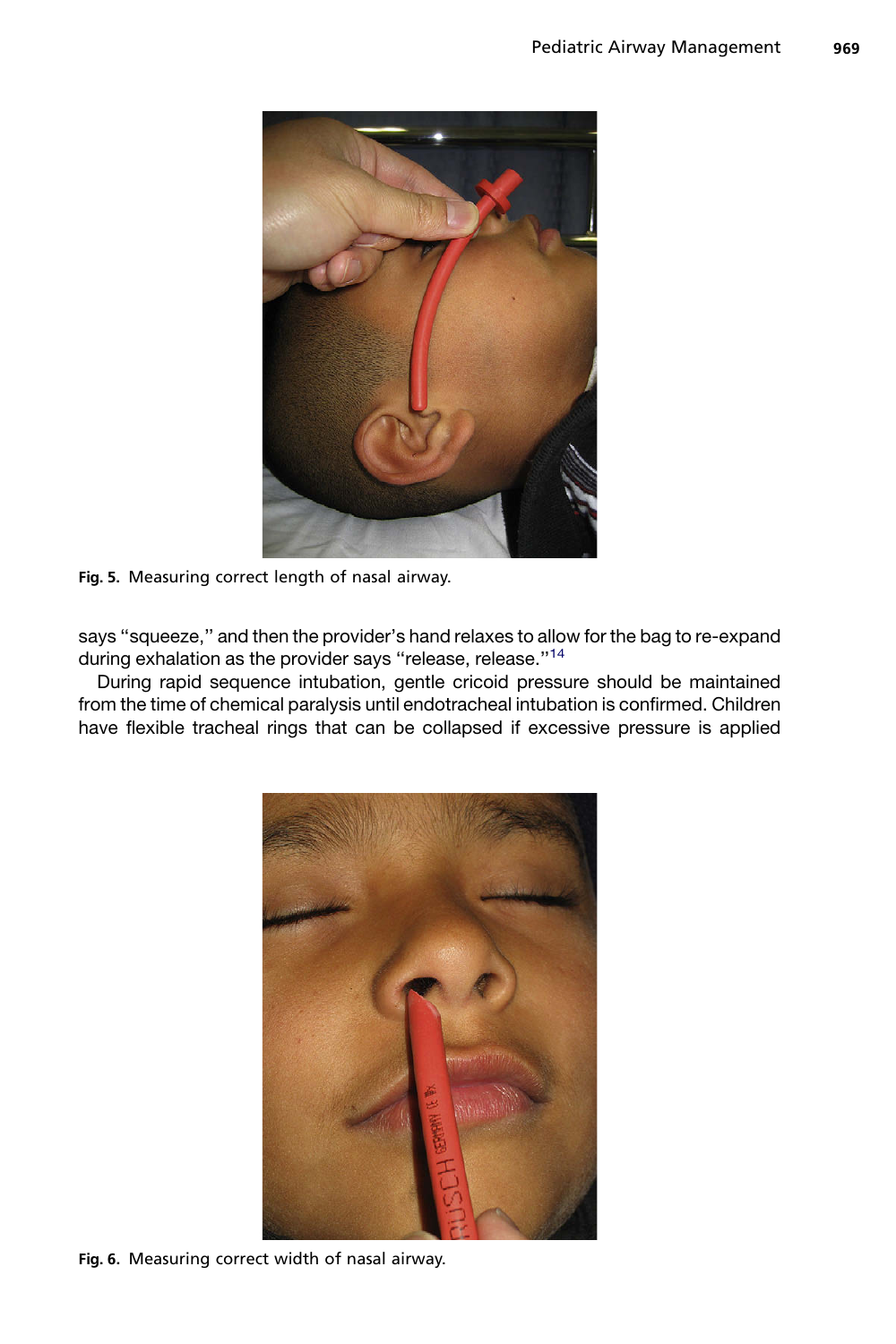<span id="page-9-0"></span>

Fig. 7. E-C clamp method of ventilating patient with a bag-valve mask. Notice that the physician is lifting jaw into mask.

during the Sellick maneuver. Care must be taken to avoid obstructing the tracheal lumen or distorting airway landmarks with excessive pressure; if the intubator cannot visualize the airway (only pink mucosa is seen), it may be that excessive cricoid pressure is being used.

## Endotracheal Intubation

One challenge in intubating children is determining the appropriate size of equipment. Equipment sizes are listed on length-based resuscitation tapes. If a length-based tape is not available, uncuffed ETT size can be estimated by the equation (age in years/4) 1 4. This age-based formula has been shown to be more accurate than methods estimating ETT size based on width of the patient's fifth finger.<sup>[15](#page-13-0)</sup> Cuffed ETT size can be calculated from the equation<sup>[16](#page-13-0)</sup> (age in years/4) + 3 or one half size smaller than the calculated cuffed ETT diameter. Correct depth of insertion is approximately three times the uncuffed ETT size. Determining tube size for premature neonates can be challenging. [Table 2](#page-10-0) provides an easy way to remember ETT size and depth of placement for these small infants.

Conventional teaching is that cuffed tubes should not be used in children under the age of 8 because of the risk of ischemic damage to the tracheal mucosa from compression between the cuff and the cricoid ring. This is a potential problem in young children, because the cricoid ring is the narrowest portion of the airway. However, because the design of modern ETTs has improved, it is less of a risk than previously thought.[17](#page-13-0) ETT cuffs now are designed to be high-volume and low-pressure and produce a seal at a lower pressure. The use of cuffed tubes in young children is increasing, especially in emergency departments and pediatric ICUs.[17](#page-13-0) Several studies have not shown an increase in postextubation stridor or reintubation rates when cuffed tubes were used in controlled settings with frequent cuff pressure monitoring.<sup>16-18</sup> Cuffed tubes also may provide some protection from aspiration.[19](#page-13-0) Potential benefits of cuffed ETTs are facilitating ventilation with higher pressures, more consistent ventilation, and decreased need to exchange inappropriately sized ETTs.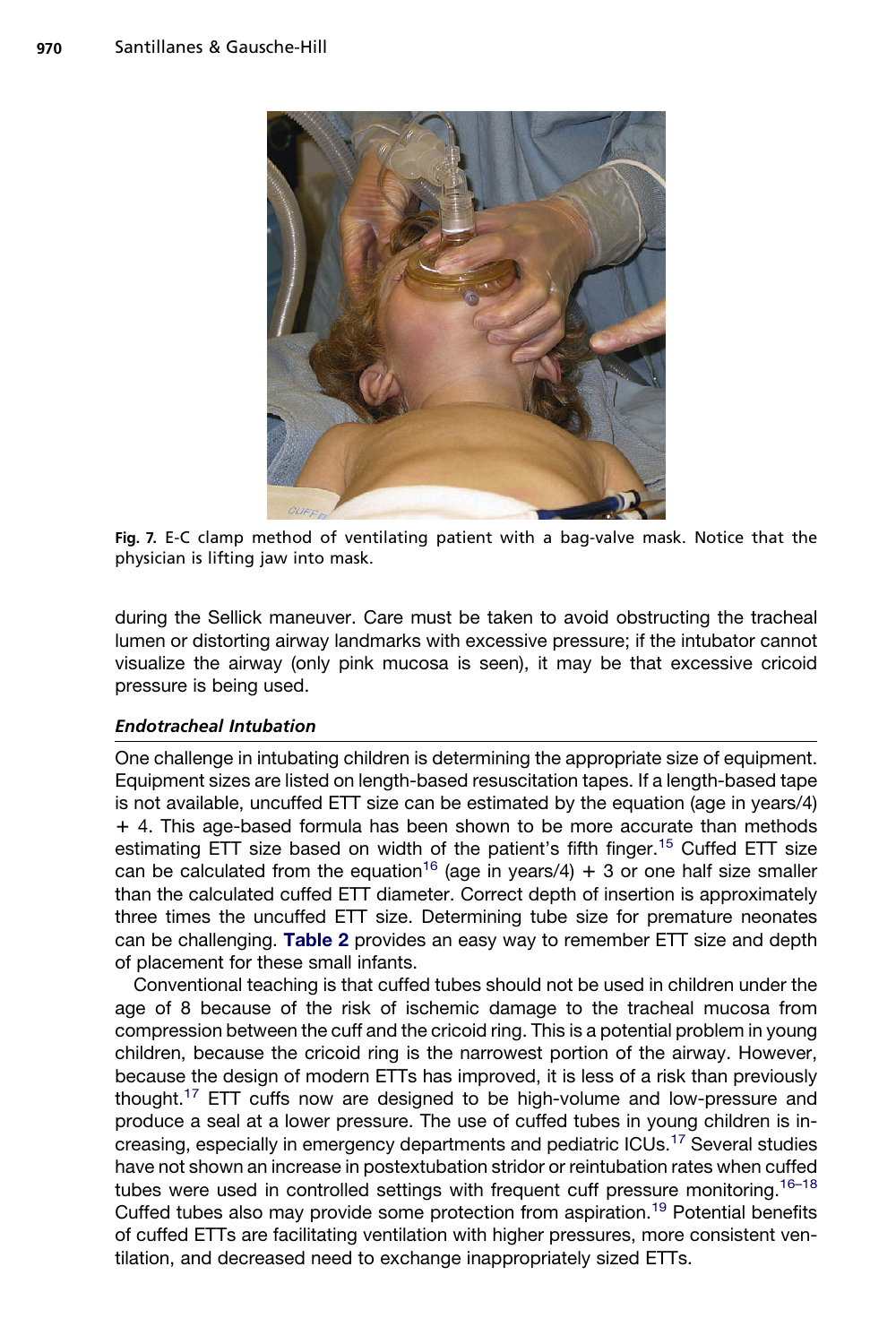<span id="page-10-0"></span>

| Table 2<br>Endotrachial tube size and depth for premature newborns |                                          |                         |  |  |  |
|--------------------------------------------------------------------|------------------------------------------|-------------------------|--|--|--|
| Weight (kg)                                                        | Endotrachial size (mm internal diameter) | Depth of placement (cm) |  |  |  |
| Less than1                                                         | 2.5                                      |                         |  |  |  |
| 1-2                                                                | 3.0                                      | 8                       |  |  |  |
| $2 - 3$                                                            | 3.5                                      | 9                       |  |  |  |

Care must be taken not to over inflate the cuff of a cuffed  $ETT$ .<sup>[17](#page-13-0)</sup> A pressure of 20 mm  $H<sub>2</sub>O$  is sufficient to provide a seal, but does not compromise mucosal blood flow.<sup>20</sup> Tracheal mucosal blood flow is compromised at 30 cm water pressure, and mucosal blood flow is completely obstructed at pressures of 45 cm water.<sup>[21](#page-13-0)</sup> There is evidence that experienced physicians are unable to accurately estimate cuff pressure by palpating the pilot balloon and routinely inflate ETT cuffs to unsafe pressures in adults.<sup>22,23</sup> In one study of emergency medicine attending physicians, the average inflation pressure was over 90 cm water.<sup>[22](#page-13-0)</sup> Use of an ETT cuff manometer can avoid high cuff pressures.<sup>[22–24](#page-13-0)</sup> The advantages of uncuffed ETTs are that the risk of cuff overinflation with resultant tracheal damage does not exist, and a larger internal diameter ETT can be placed.

Choosing the correct size laryngoscope blade is critical to successful endotracheal intubation (Table 3). Macintosh (curved) blades primarily are used in older children and adults. The Macintosh blade is placed in the vallecula, lifting the base of the tongue and indirectly lifting the epiglottis. In infants and young children who have a larger, floppy epiglottis, this often does not provide adequate exposure of the airway. In this age group, Miller (straight) blades are preferred, because they directly lift the epiglottis and improve visualization of the vocal cords. Miller blades generally are used until about the age of 5, although they could be used in any age child. Another straight blade that can be useful in managing the pediatric airway is the Wis-Hipple blade. The Wis-Hipple blade has a widened distal tip that can be useful in controlling a large tongue and epiglottis. It is manufactured in a size 1.5, which is a convenient size for use in toddlers. Miller 0 blades should be used only in premature infants and average-sized newborns. A Miller 1 blade is appropriate for most infants beyond the immediate newborn period.

Because young children have an acute angle between the tracheal opening and epiglottis, correct placement of the laryngoscope blade is more important to ensure adequate visualization of the glottic opening. Exact depth of ETT insertion is more critical in young children than in adults, because the short trachea predisposes to accidental ETT dislodgement or right mainstem intubation. The proper depth of ETT placement is listed on the Broselow-Luten or length-based resuscitation tape.

| Table 3<br>Laryngoscope blade size |             |                                         |
|------------------------------------|-------------|-----------------------------------------|
| Age                                | Weight (kg) | Laryngoscope Blade Size                 |
| Premature/newborn                  | $1 - 3$     | Miller 0                                |
| 1 month to 2 years                 | $3.5 - 12$  | Miller 1, Wis-Hipple 1.5                |
| 3-6 years                          | $15 - 20$   | Miller 2<br>McIntosh 2 (by age 5 years) |
| $6-12$ years                       | $20 - 35$   | Miller 2, McIntosh 2 or 3               |
| >12 years                          | >35         | McIntosh 3                              |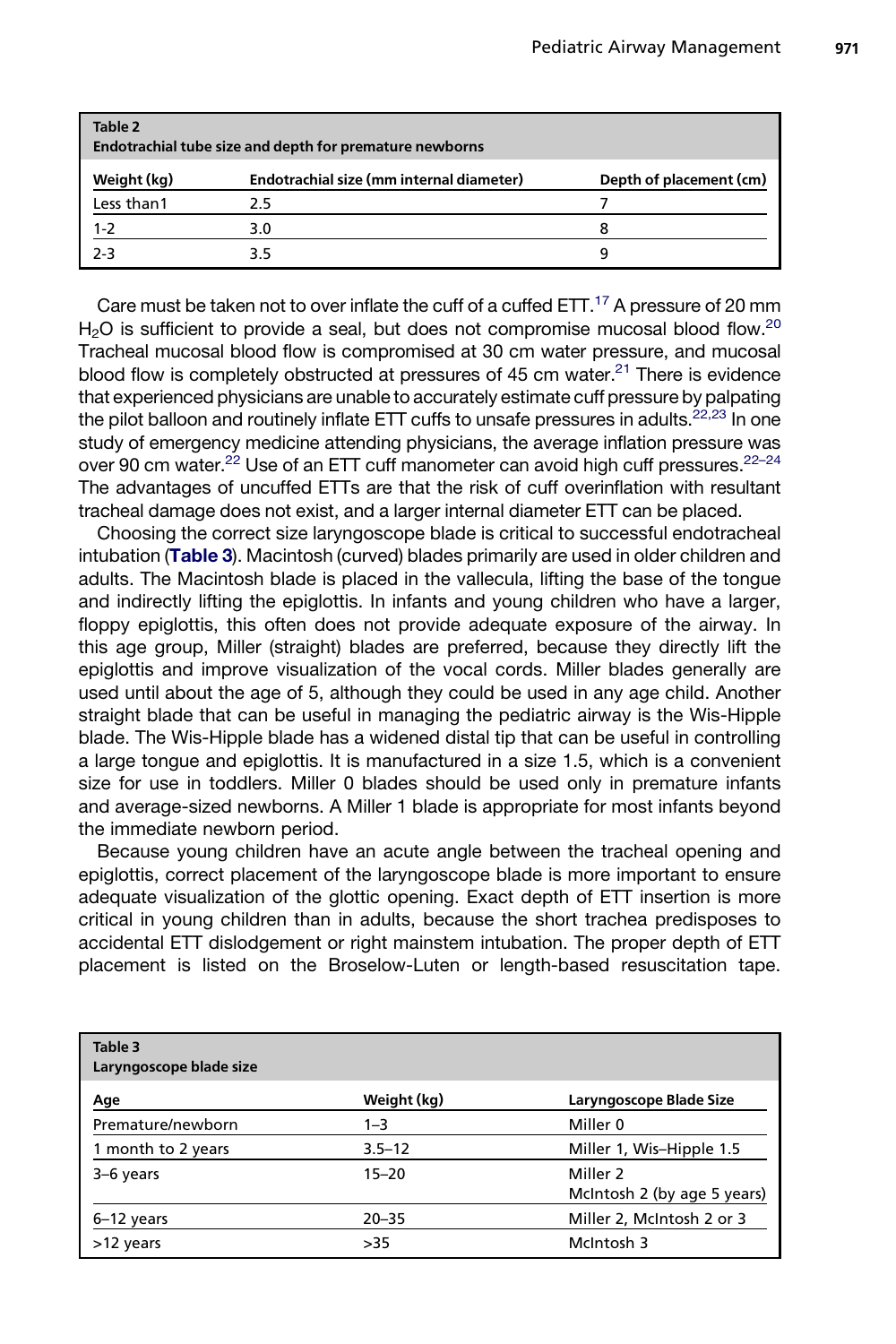Alternatively, proper depth of ETT can be estimated by multiplying the size of the ETT by three; for example a 3.5 mm ETT should be placed at 10.5 cm at the lip.

The keys to successful intubation are following a standard procedure each time, choosing the correct size equipment, initially placing the laryngoscope blade in just to the base of the tongue and lifting upward, and having an assistant pass the suction and the ETT to the laryngoscopist. The assistant also can pull on the right corner of the mouth to allow more room to maneuver the ETT. Caution should be exercised with use of Sellick maneuver in young infants, as too much pressure may result in collapse of airway structures during intubation. When intubating a newly born or small infant, one trick to improve visualization during laryngoscopy is for the intubating physician to use his or her own left fifth finger to provide cricoid pressure. This avoids excessive cricoid pressure and allows the intubating physician to easily manipulate the cricoid ring. This is especially helpful in the premature neonate, because minimal pressure can alter the laryngoscopic view dramatically. A jaw thrust maneuver also may be used to aid in visualizing airway structures during intubation.

Proper ETT placement always should be confirmed by multiple methods, including clinical assessment and the used of end-tidal  $CO<sub>2</sub>$  detectors. Clinical assessment begins with listening for breath sounds over the stomach. In infants and small children, however, breath sounds can be transmitted easily. If breath sounds are heard in the stomach, the ETT should not be removed immediately. Breath sounds may be transmitted to the stomach from the lungs. Gurgling sounds indicate esophageal intubation, and the ETT should be removed. Next listen for two breaths over the right hemithorax and then over the left hemithorax. Decreased breath sounds over the left hemithorax may indicate that the ETT is too deep.

In addition to these clinical indicators, an end–tidal  $CO<sub>2</sub>$  detector should be used to confirm proper ETT placement. Pediatric end–tidal  $CO<sub>2</sub>$  detectors are indicated for children weighing 2 to 15 kg. Standard adult end-tidal  $CO<sub>2</sub>$  detectors are indicated for children weighing over 15 kg. Adult end–tidal  $CO<sub>2</sub>$  detectors can be used in smaller children, but cannot be left in-line, because they cause excessive dead space.<sup>[25](#page-14-0)</sup> Pediatric end–tidal CO<sub>2</sub> detectors can be used in larger children in adults but should not be left in-line, because they increase resistance in the circuit. The validity of end–tidal  $CO<sub>2</sub>$  detectors has not been studied in infants under 2 kg. End-tidal CO<sub>2</sub> detectors do not detect tracheal tube placement reliably in cases of low pulmonary blood flow such as cardiac arrest and massive pulmonary embolism.[25,26](#page-14-0) Oxygen saturation must be monitored, but an initial drop in oxygen saturation sometimes is seen immediately following intubation. If all other indicators confirm endotracheal placement of the ETT, the ETT should be left in place and ventilation continued for several breaths. Because of decreased functional residual capacity, children can take longer than adults to recover after the lack of oxygenation during laryngoscopy.

Just as in adults, close monitoring of the patient must continue after successful intubation. If an intubated patient develops problems with oxygenation or ventilation, a useful reminder of potential problems is the DOPE mnemonic: dislodgement, obstruction, pneumothorax, and equipment. Dislodgement may be more common in young children because of the short tracheal length. ETTs with a small internal diameter are more prone to obstruction than the larger tubes used in adults. The first step in troubleshooting oxygenation or ventilation problems is to remove the patient from the ventilator and hand ventilate with 100% oxygen. This serves to rule out ventilator malfunction as a cause of the problem. Auscultation over the stomach and bilateral thoraces may reveal tube dislodgement. An end-tidal  $CO<sub>2</sub>$  should be checked to confirm ETT position. During hand ventilation, difficulty bagging may be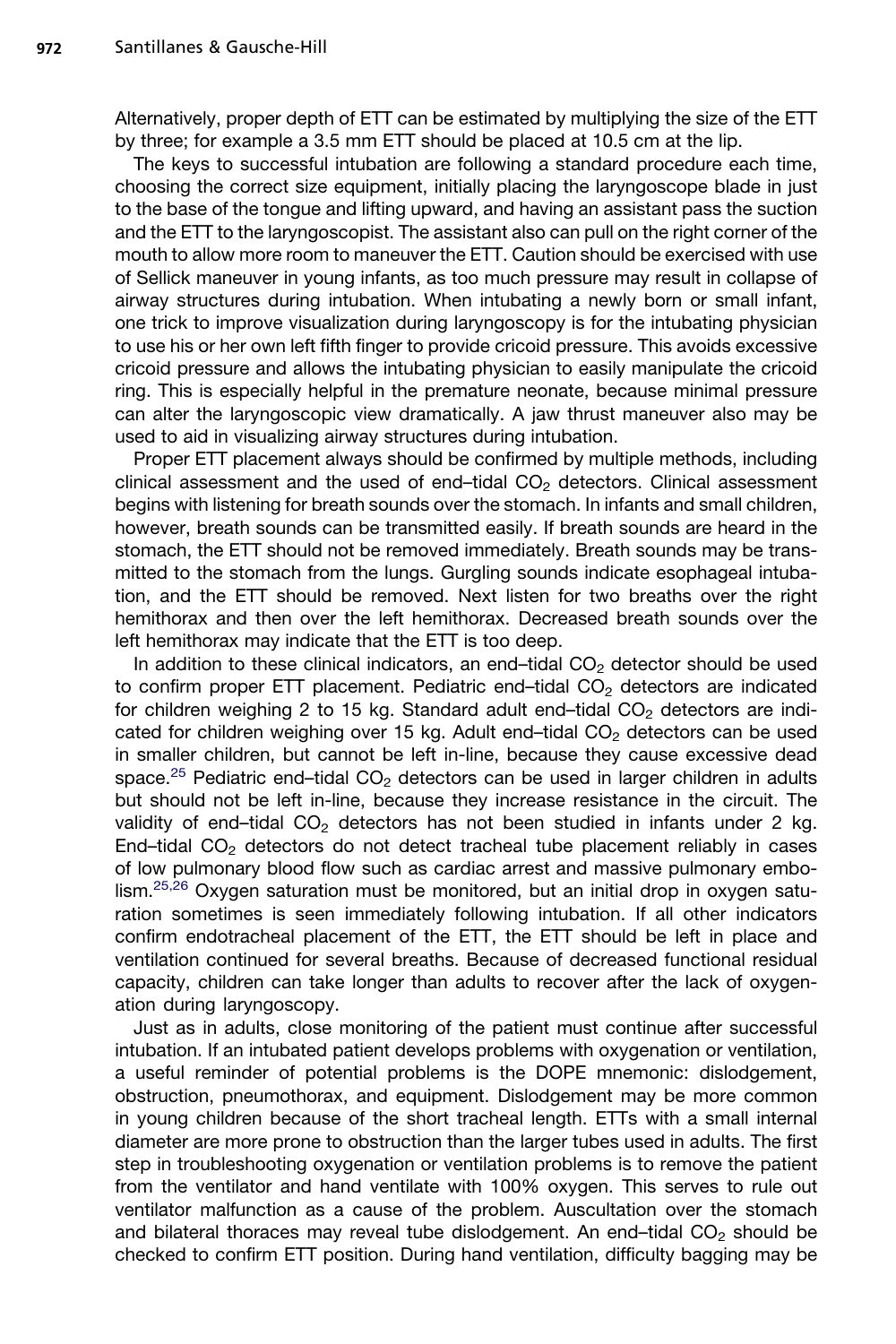<span id="page-12-0"></span>a clue to kinking of the ETT or obstruction with secretions. A suction catheter should pass easily down the ETT, and any secretions should be suctioned. If equipment failure, dislodgement, and obstruction are ruled out, pneumothorax must be considered. Because breath sounds can be transmitted, the presence of a pneumothorax may be more difficult to clinically diagnose in children. Poor perfusion may be the only sign of a tension pneumothorax in young children. If the child is in extremis, a needle thoracostomy can be performed. If the side of pneumothorax cannot be determined, the right side should be needled first, because the right lung is subjected to higher pressures and more likely to develop a pneumothorax from barotrauma. If the patient is not in extremis, and the cause of the problem is not obvious, a radiograph of the chest should be obtained to check for pneumothoraces or right mainstem intubation not appreciated on clinical examination.

# Length-Based Resuscitation Tape

A length-based resuscitation tape should be used to determine appropriate sizes for equipment used in resuscitations. Length-based determination of ETT size has been determined to be at least as accurate as age-based calculations in normal and pathologically short children.<sup>[27](#page-14-0)</sup>

Length-based resuscitation tapes and other resuscitation aids have other advantages over use of memory and formulas in choosing appropriate equipment and medication doses in resuscitations. Calculation of equipment sizes and medication doses and volumes is error prone, especially in a high-stress situation. The use of a length-based resuscitation aid avoids memorization of formulas and need for calculations. The other advantage is that use of resuscitation aids decreases mental effort required and allows the practitioner to focus mental effort on patient evaluation and management decisions.<sup>3</sup>

## SUMMARY

Successful management of the pediatric airway depends on careful preparation and development of a routine that becomes automatic to the physician. The assessment and management of the airway always should proceed in a logical, orderly fashion. Knowledge of the airway differences between young children and adults will help the physician anticipate and troubleshoot difficulties that may occur. When intubation of the infant or young child is necessary, taking the time to properly position the patient, select the appropriate-sized equipment, and instruct assistants in their role will increase the likelihood of success of intubation and decrease the likelihood of potential complications. A length-based resuscitation tape will help the physician quickly select the appropriate equipment for the young child.

## **REFERENCES**

- 1. Krauss BS, Harakal T, Fleisher GR. The spectrum and frequency of pediatric illnesses presenting to a pediatric emergency department. Pediatr Emerg Care 1991;7:67–71.
- 2. Nelson DS, Walsh K, Fleisher G. Spectrum and frequency of pediatric illnesses presenting to a general community hospital emergency department. Pediatrics 1992;90:5–10.
- 3. Luten R, Wears RF, Broselow J, et al. Managing the unique size-related issues of pediatric resuscitation: reducing cognitive load with resuscitation aids. Acad Emerg Med 2002;9:840–7.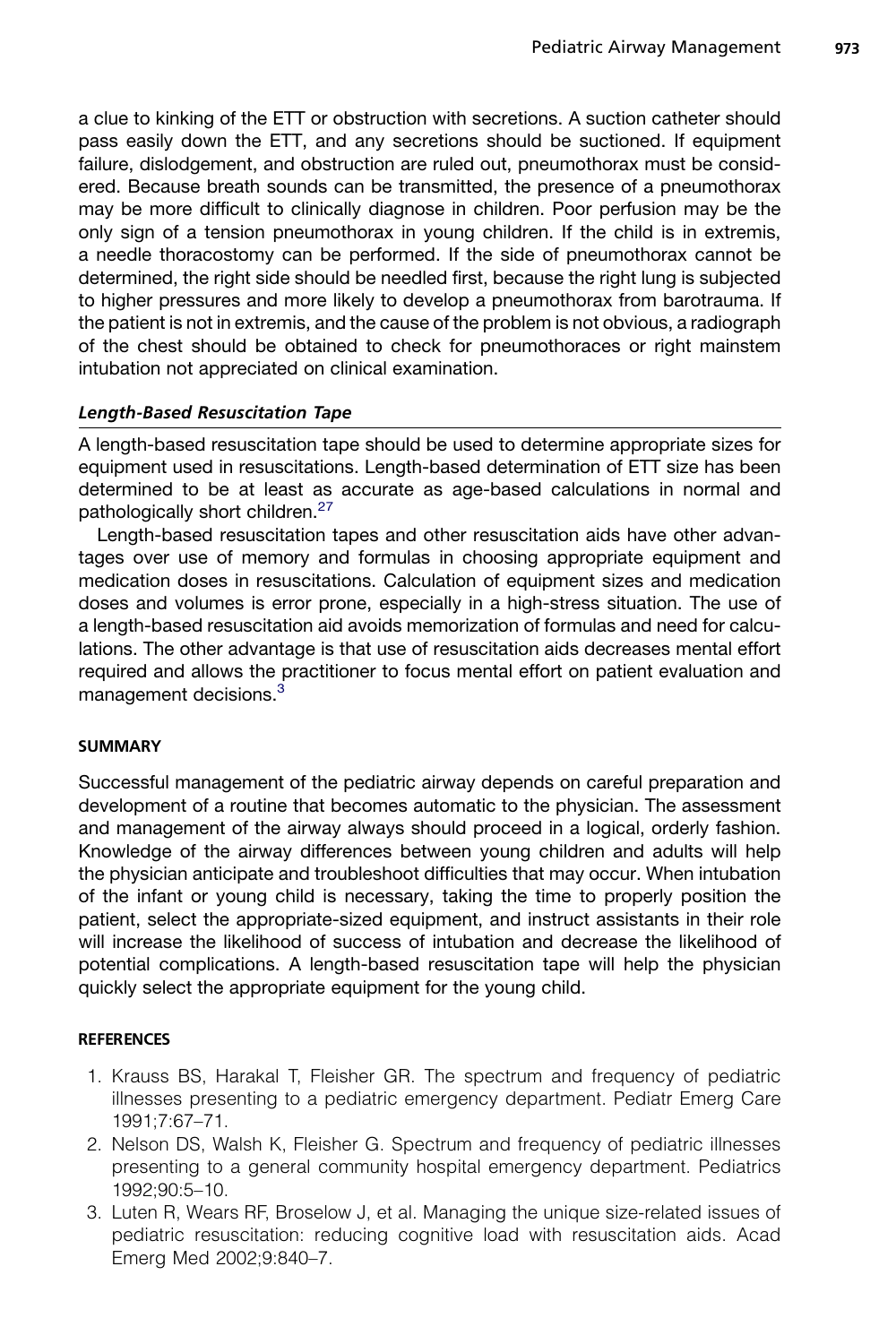- <span id="page-13-0"></span>4. Keens TG, Bryan AC, Levison H, et al. Developmental pattern of muscle fiber types in human ventilatory muscles. J Appl Physiol 1978;44:909–13.
- 5. Moss IR. Physiologic considerations. In: McMillian JA, Feigin RD, DeAngelis CD, editors. Oski's pediatrics. 4th edition. Philadelphia: Lippencott, Williams & Wilkins; 2006. p. 300–5.
- 6. Miller MJ, Carlo WA, Strohl KP, et al. Effect of maturation on oral breathing in sleeping premature infants. J Pediatr 1986;109:515-9.
- 7. Rodenstein DO, Perlmutter N, Stanescu DC. Infants are not obligatory nasal breathers. Am Rev Respir Dis 1985;131:343–7.
- 8. Bergeson PS, Shaw CJ. Are infants really obligatory nasal breathers? Clin Pediatr 2001;40:567–9.
- 9. Luten RC, Kissoon N. Approach to the pediatric airway. In: Walls RM, Murphy MF, Luten RC, editors. Manual of emergency airway management. 2nd edition. Phildadelphia: Lippincott, Williams & Wilkins; 2004. p. 263–81.
- 10. Sarnaik A, Heidemann SM. Respiratory pathophysiology and regulation. In: Kleigman RM, Rehrman RE, Jenson HB, editors. Nelson textbook of pediatrics. 18th edition. Philadelphia: Saunders; 2007. p. 1719–31.
- 11. Hislop AA, Wigglesworth JS, Desai R. Alveolar development in the human fetus and infant. Early Hum Dev 1986;13:1–11.
- 12. Dieckmann RA. Pediatric assessment. In: Gausche-Hill M, Fuchs S, Yamamoto L, editors. APLS: the pediatric emergency medicine resource. 4th edition. Sudbury (MA): Jones and Bartlett; 2004. p. 20–51.
- 13. Loughlin CE. Pulmonology. In: Robertson J, Silkofski N, editors. The Harriet Lane handbook. 17th edition. Philadelphia: Elsevier; 2005. p. 613–30.
- 14. Gausche-Hill M, Henderson DP, Goodrich SM, et al. Pediatric airway management for the prehospital professional DVD. Sudbury (MA): Jones and Bartlett Publishers and Unihealth Foundation; 2004.
- 15. King BR, Baker MD, Braitman LE, et al. Endotracheal tube selection in children: a comparison of four methods. Ann Emerg Med 1993;22:530–4.
- 16. Khine HH, Corddry DH, Kettrick RG, et al. Comparison of cuffed and uncuffed endotracheal tubes in young children during general anesthesia. Anesthesiology 1997;86:627–31.
- 17. Newth CJ, Rachman B, Patel N, et al. The use of cuffed versus uncuffed endotracheal tubes in pediatric intensive care. J Pediatr 2004;144:333–7.
- 18. Deakers TW, Reynolds G, Stretton M, et al. Cuffed endotracheal tubes in pediatric intensive care. J Pediat 1994;125:57–62.
- 19. Browning DH, Graves SA. Incidence of aspiration with endotracheal tubes in children. J Pediat 1983;102:582–4.
- 20. Fine GF, Borland LM. The future of the cuffed endotracheal tube. Paediatr Anaesth 2004;14:38–42.
- 21. Somri M, Fradis M, Malatskey S, et al. Simple on-line endotracheal cuff pressure relief valve. Ann Otol Rhinol Laryngol 2002;111:190–2.
- 22. Hoffman RJ, Parwani V, Hahn I. Experienced emergency medicine physicians cannot safely inflate or estimate endotracheal tube cuff pressure using standard techniques. Am J Emerg Med 2006;24:139–43.
- 23. Galinski M, Tréoux V, Garrigue B, et al. Intracuff pressures of endotracheal tubes in the management of airway emergencies: the need for pressure monitoring. Ann Emerg Med 2006;47:545–7.
- 24. Svenson JE, Lindsay MB, O'Conner JE. Endotracheal intracuff pressures in the ED and prehospital setting: is there a problem? Am J Emerg Med 2007;25:53–6.